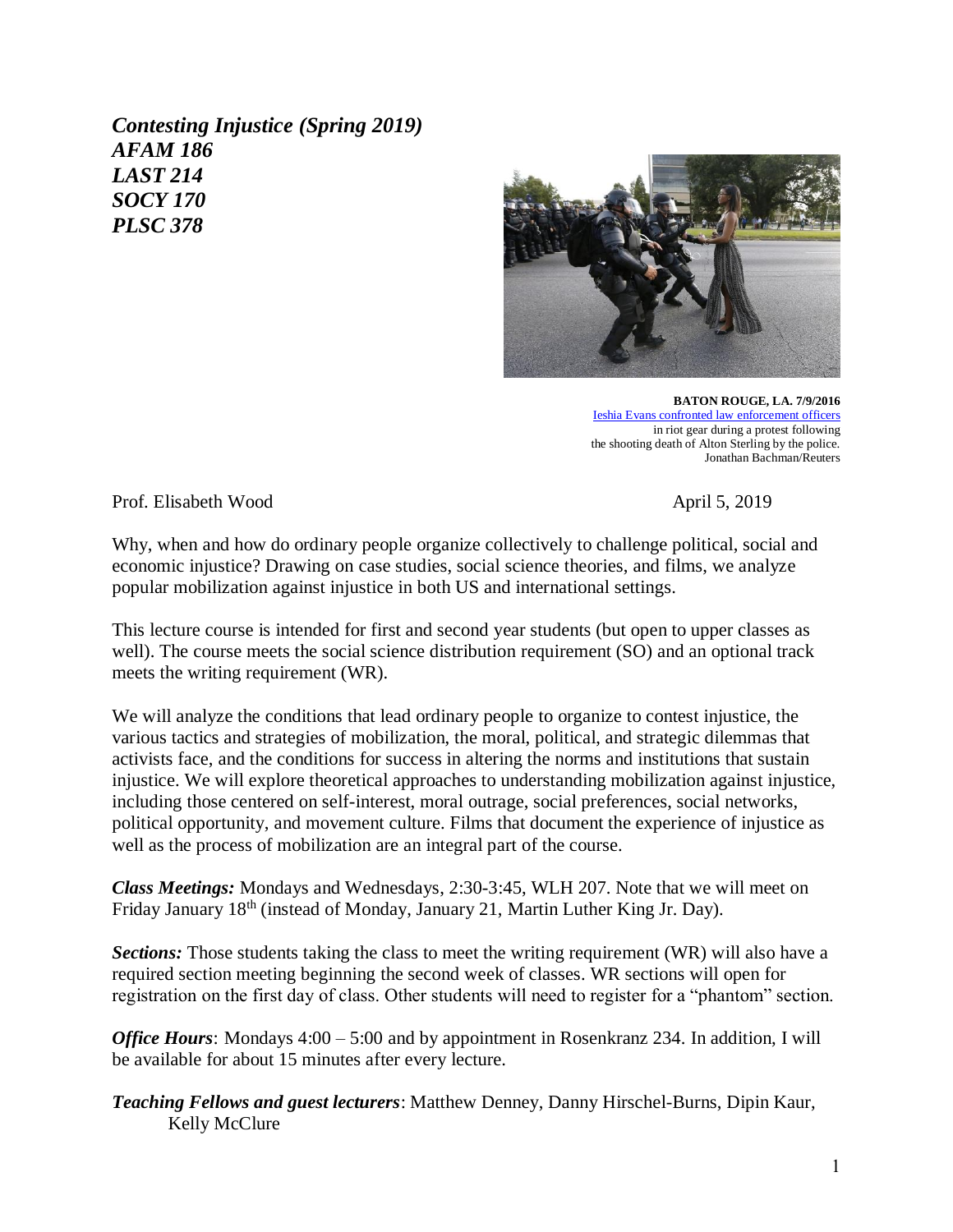*Guest lecturers*: Professor Monica Bell (Yale Law School), Professor Inderpal Grewal, Ramon Garibaldo

# *Course requirements*

All students are required to attend lectures, write a number of response papers on the week's lectures and reading, and take two in-class exams (a mid-term and another on the last day of class, not during finals week).

All written assignments (other than exams) should be posted to Canvas by 10 am on the date due.

*Students taking the course on the track to meet the writing requirement (WR)* will write two response papers, will take only the short-answer section of the exams and will work on two 8 – 10 page (double-spaced) papers. Students will attend a special section led by a teaching fellow trained in teaching writing.

Participation in class and section (20% of final grade) Two response papers (10% total) due Monday February 11 and Friday March 1 In-class exam 1, short answer section only (10%) Wednesday March 6 In-class exam 2, short answer section only (10%) Wednesday April 24 Paper 1 (25%) due Monday March 4 (see below for outline and draft deadlines) Paper 2 (25%) due Wednesday May 1 (see below for outline and draft deadlines)

*Students not on the writing track* will write three response papers, will write the essay as well as the short-answer section of the exams and will also submit a short end-of-term essay applying course concepts to design a campaign to contest an injustice (chosen by the student).

Participation in class (10% of final grade) Three response papers (25% total) due Monday February 11, Friday March 1, and Friday April 19 In-class exam 1 (20%) Wednesday March 6 In-class exam 2 (20%) Wednesday April 24 End-of-term essay (5 pages double-spaced, 25%) due Wednesday May 1

*Participation:* Students are expected to attend class (and WR students to attend section) and participate in class activities and discussion.

The *response papers* (600 words = one page, single spaced with 12-point font) should not summarize lectures and readings but critically assess their strengths, weaknesses, and implications. What appears well established, and why? What claims are inadequately supported? Do they hold in other settings as well as the one analyzed? And so on.

*Papers* for the WR track will focus on topics chosen by the student, assessing a particular movement in light of theories learned in class, comparing its strategies and tactics to those of other movements, and/or evaluating the reasons for its success or failure (well defined). The student should consult with the teaching fellow on the topic and scope of each paper. After receiving comments on both the writing and substance of a draft, the student will submit a revised version to be graded. Students may opt to write a single 16-20 page paper (final version due May  $1^{st}$ ) but only if approved by the teaching fellow (in which case, an outline, bibliography, first and second draft must be submitted for comments before the final paper).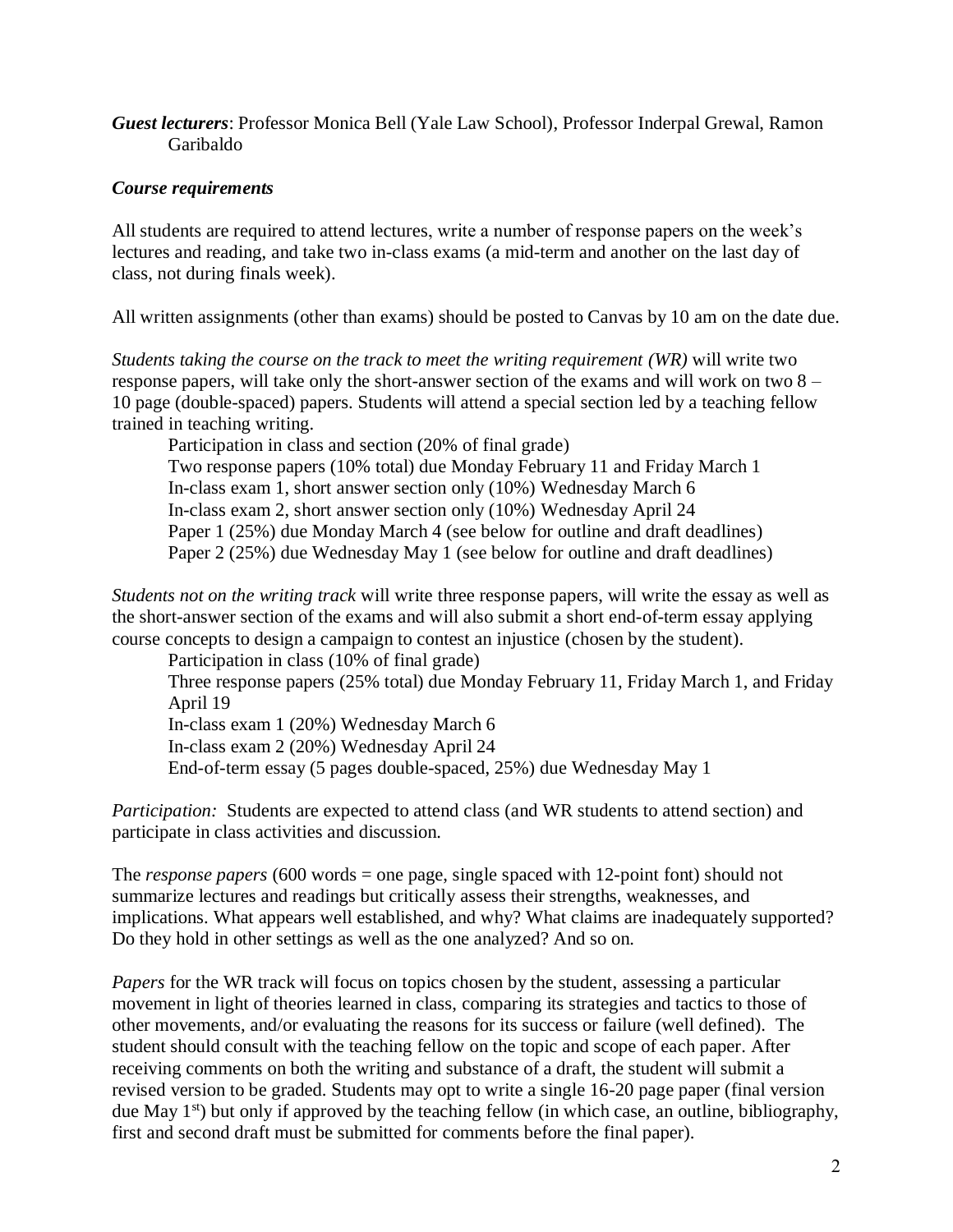For the *final essay,* those not on the WR track will choose a particular form of injustice and explain why it is unjust, relevant and important. Drawing on and referring to course lectures and at least seven class readings or films, students will also describe a strategy and tactics that would be effective in developing a campaign or movement to contest that injustice. A strong essay will include a compelling analysis of relevant factors such as an analysis of a relevant political opportunity (or how to overcome its absence), favorable mobilizing structures, and effective collective action frames and framing processes. And it will provide specific evidence in support of the analysis and make explicit comparisons to other campaigns or movements from the course syllabus and lectures. Students are welcome to brainstorm with colleagues but the essay should be written alone.

## *Course norms:*

*Plagiarism:* Students are responsible for avoiding the plagiarizing of sources or peers (see [https://poorvucenter.yale.edu/writing/using-sources/understanding-and-avoiding-plagiarism\)](https://poorvucenter.yale.edu/writing/using-sources/understanding-and-avoiding-plagiarism) and should consult the Writing Center as needed.

*Classroom policy:* An accumulating body of evidence shows that electronic devices are distracting despite our best intentions. Moreover, note-taking by hand leads to improved understanding and retention of material. So please refrain from using laptops, tablets, and phones during lecture (unless granted an exception by the instructor). An outline of the lecture will be provided in advance that may be printed out for note-taking purposes.

*Principal texts* (available at Yale Bookstore; prices as posted, from rent used to buy new):

Mark and Paul Engler. 2016. *This Is an Uprising. How Nonviolent Revolt Is Shaping the Twenty-first Century*. Perseus. ISBN 9781568585703. \$3–17

Devashree Gupta. 2017. *Protest Politics Today*. Wiley. ISBN 9780745671154. \$20-27

Sharon Nepstad. 2011. *Nonviolent Revolutions: Civil Resistance in the Late Twentieth Century*. Oxford University Press. ISBN 9780199778218. \$13-30.

### Recommended (very helpful for final assignment)

Srdja Popovic with Matthew Miller. 2015. *Blueprint for Revolution: How to Use Rice Pudding, Lego Men, and Other Nonviolent Techniques to Galvanize Communities, Overthrow Dictators, or Simply Change the World*. Random House. ISBN 9780812995305. \$8-17.

Other materials will be available through syllabus links or on the course website on Canvas.

Among other films, we will watch *Bringing Down a Dictator,* on the Otpor movement in Serbia

*La Marcha*, a film on the living wage campaign in Santa Fe, New Mexico

*Immigration Demonstrations of 2006*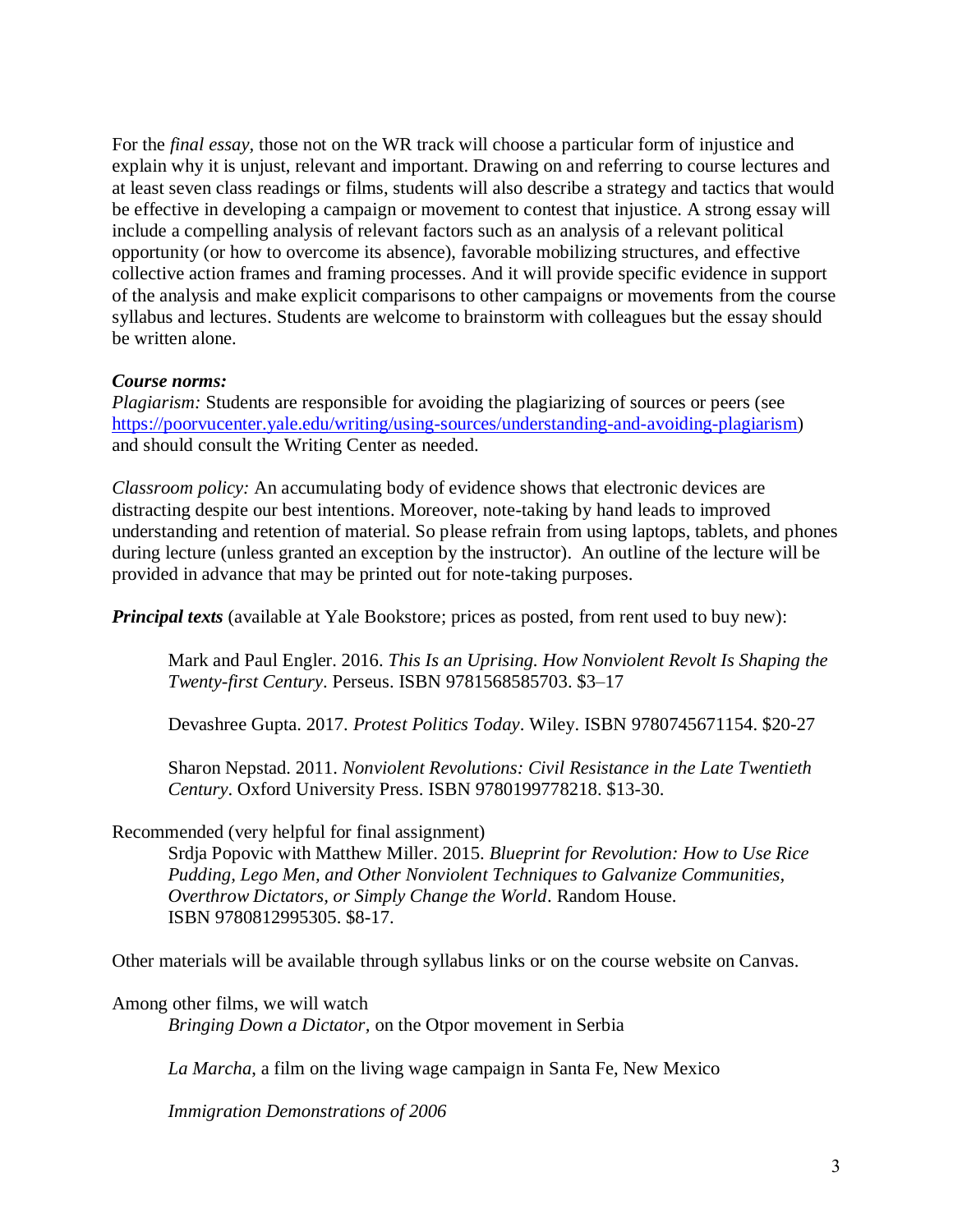### Selections from *A Force More Powerful* on South Africa, the US, and Chile *Course Schedule*

Participants are expected to do the reading before the class meeting. Click on the link to access most readings (other than required books). Items marked with \* will be available on the course site on Canvas.

January 14. Introduction

January 16 and 18. Key concepts

Mark and Paul Engler. 2016. Introduction and chapters 1-2 and 4, *This Is an Uprising.* 

Devashree Gupta. 2017. Chapter 1. *Protest Politics Today*.

*A Force More Powerful* on the US Civil Rights Movement

January 21. No class – celebrate Martin Luther King, Jr. Day!

January 23. Games people play

January 28. The puzzle of collective action: Why and how do people mobilize?

Elisabeth Jean Wood. 2003. Chapter 1 of *Insurgent Collective Action and Civil War in El Salvador*. Cambridge.\*

Devashree Gupta. 2017. Chapter 2. *Protest Politics Today*.

January 30. Social preferences and mobilization

Elisabeth Jean Wood. 2003. Chapters 7 and 8 of *Insurgent Collective Action and Civil War in El Salvador*. Cambridge.\*

February 4. The political process model and political opportunity structures

Excerpts from Doug McAdam. 1982. *Political Process and the Development of Black Insurgency, 1930-1970*. Chicago. Reprinted in Doug McAdam and David A. Snow, eds., *Social Movements: Readings on Their Emergence, Mobilization, and Dynamics* (Roxbury 1997).\*

February 6. Framing: the cultural work of social movements

Devashree Gupta. 2017. Chapters 3, 4 and 5. *Protest Politics Today*.

February 11. The failure to mobilize

James C. Scott. 1987. Small Arms Fire in the Class War. Chapter 1 of *Weapons of the Weak : Everyday Forms of Peasant Resistance* Yale. pp. 1–27.\*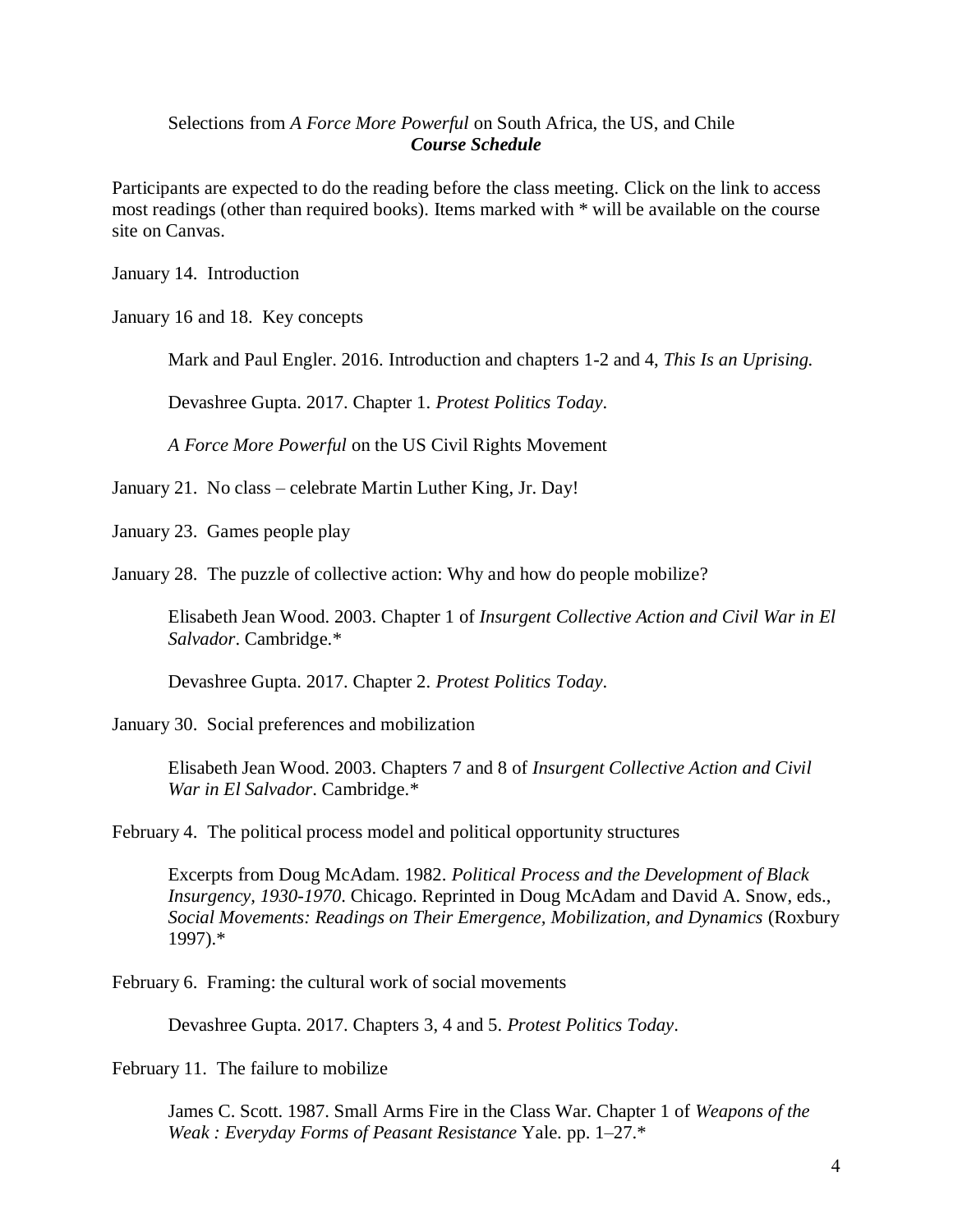Javier Auyero. 2011. [Patients of the State: An Ethnographic Account of Poor People's](http://lasa.international.pitt.edu/LARR/prot/fulltext/vol46no1/Auyero_5-29_46-1.pdf)  [Waiting.](http://lasa.international.pitt.edu/LARR/prot/fulltext/vol46no1/Auyero_5-29_46-1.pdf) *Latin American Research Review* 46(1): 5-29.

Recommended: Steven Lukes. 1974. *Power: A Radical View*. Palgrave Macmillan. pp. 14-38.\*

Guest lecture: Danny Hirschel-Burns

*Response paper #1 due*

February 13. Community organizing

David Walls. N.d. Power to the People: Thirty-Five [Years of Community Organizing.](http://web.sonoma.edu/users/w/wallsd/pdf/community-organizing.pdf)

Hahrie Han. 2014. Chapters 1 and 4, *How Organizations Develop Activists: Civic Associations and Leadership in the 21st Century*. Oxford.\*

On your own, watch the film *The Democratic Promise: Saul Alinsky and his Legacy* Available on youtube, in six parts beginning here: <https://www.youtube.com/watch?v=0WEeVGSz-qo>

February 18. Faith-based organizing

Richard L Wood. 2007. Higher Power: Strategic Capacity for State and National Organizing, from *Transforming the City: Community Organizing and the Challenge of Political Change*, Marion Orr, ed. University of Kansas Press, pp. 162-192.\*

Martin Luther King, Jr. 1963. [Letter from a Birmingham Jail.](https://www.theatlantic.com/magazine/archive/2018/02/letter-from-birmingham-jail/552461/) *Atlantic Magazine*.

Recommended: Luke Bretherton. 2014. The Origins of Organizing. In *Resurrecting Democracy: Faith, Citizenship, and the Politics of a Common Life*. Cambridge. pp 21- 56.\*

Guest lecture: Matthew Denney

*WR students: outline and bibliography due for those writing two papers*

February 20. Social movement unionism and living wage campaigns Jane Schuchert Walsh. 2012. A 'New' Social Movement: US Labor and the Trends of [Social Movement Unionism.](https://onlinelibrary.wiley.com/doi/pdf/10.1111/j.1751-9020.2011.00442.x#accessDenialLayout) Sociology Compass, 6(2): 192–204.

Jon Gertner, 2006. What is a living wage? *New York Times Magazine*, January 15.\* *Film: La Marcha*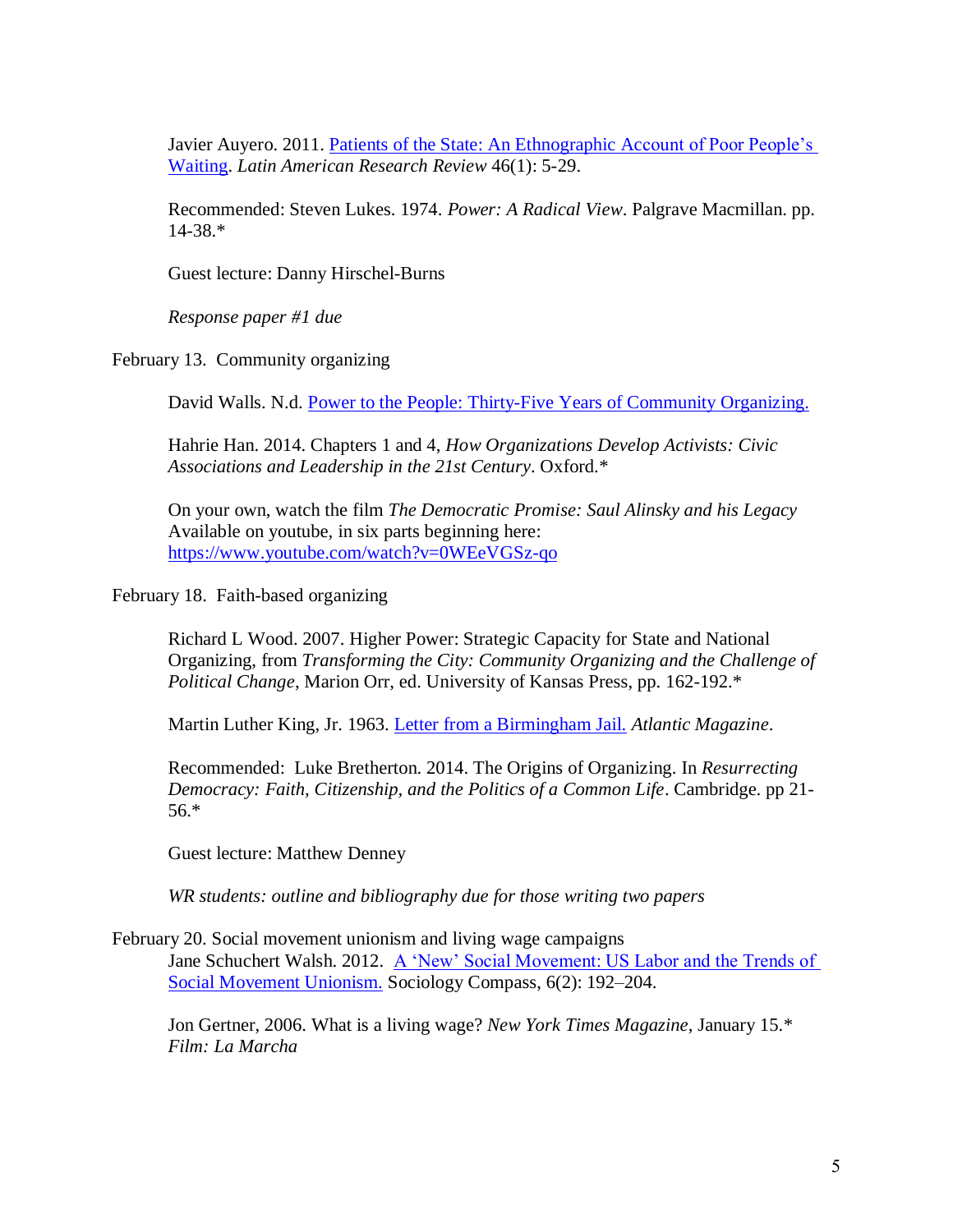February 25 and 27. Social movement coalitions: organizing in New Haven

Jennifer Klein. 2015. [New Haven Rising.](https://www.dissentmagazine.org/article/new-haven-rising) *Dissent* (Winter).

Dorian T. Warren and Cathy J. Cohen. 2000. [Organizing at the Intersection of Labor and](https://www.law.upenn.edu/journals/jbl/articles/volume2/issue4/WarrenCohen2U.Pa.J.Lab.&Emp.L.629%282000%29.pdf)  [Human Rights: A Case Study of New Haven.](https://www.law.upenn.edu/journals/jbl/articles/volume2/issue4/WarrenCohen2U.Pa.J.Lab.&Emp.L.629%282000%29.pdf) *University of Pennsylvania Journal of Labor and Employment Law* 2:4: 629-655.

Guest speaker February 27: Charles Decker, New Haven City Council member

*Due Monday February 25, WR students: Rough draft of first paper due for those writing two papers*

*March 1, Friday. Second response paper due*

March 4. Review session.

- March 4. *WR students: First paper due; for students writing one longer paper, outline and bibliography due*
- March 6. *First exam*

#### *Spring break*

March 25 and 27. Non-violent strategies and tactics

Mark and Paul Engler. 2016. Chapters 3, 5, and 6, *This Is an Uprising.* 

Devashree Gupta. 2017. Chapters 6 and 7. *Protest Politics Today*.

Guest lecture: Dipin Kaur

Film (watch on your own): *A Force More Powerful*, [the segment on Chile](https://youtu.be/mD5xKALhnxg?t=3121)

Film (watch on your own): *[Bringing Down a Dictator](https://youtu.be/9F7PxCVQ5Nk)*, written, directed and produced by Steve York (York Zimmerman Inc.)

Recommended (very helpful for final assignment):

Srdja Popovic with Matthew Miller. 2015. *Blueprint for Revolution: How to Use Rice Pudding, Lego Men, and Other Nonviolent Techniques to Galvanize Communities, Overthrow Dictators, or Simply Change the World*.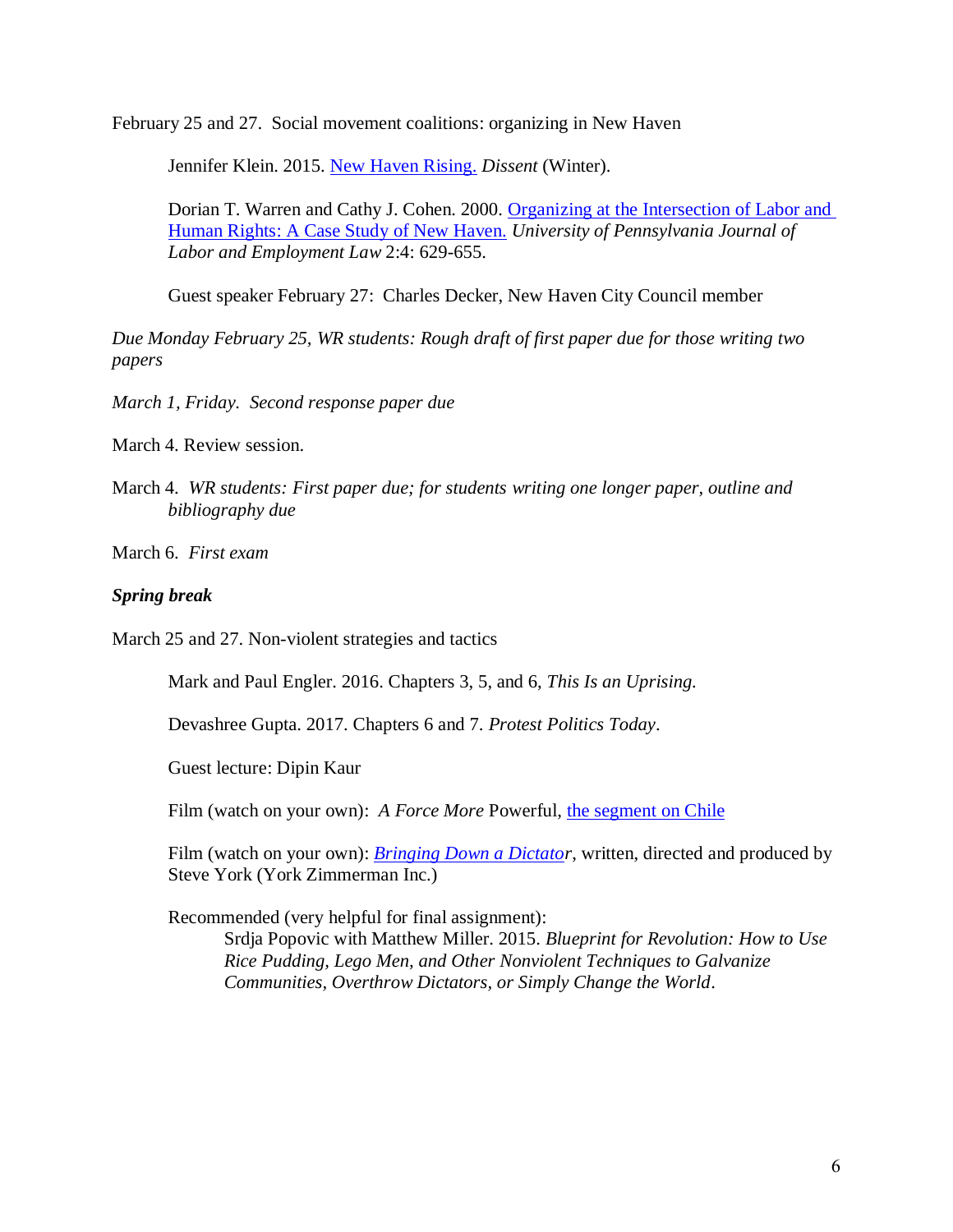April 1. Non-violent revolutions and conditions for their success

Sharon Nepstad. 2011. Preface and chapters 1-3, 5, 7 and 8. *Nonviolent Revolutions.* 

On your own watch the episode of *A Force More Powerful* on **South Africa** 

*WR students writing one long paper: first draft due*

April 3. Movement for Black Lives

Amna A. Akbar. 2018. [Toward a Radical Imagination of Law.](https://www.nyulawreview.org/wp-content/uploads/2018/06/NYULaw-93-3-Akbar.pdf) *New York University Law Review* 93(3): 405-479.

Guest lecture: Professor Monica Bell, Yale Law School

April 8. The movement for women's rights

Selections from the *New York Times* and *The New Yorker* on Harvey Weinstein.\*

Jo Reger. 2019. The Making of a March: Identity, Intersectionality and the Diffusion of U.S. Feminism." From Jo Reger, ed. *Nevertheless, They Persisted: Feminisms and Continued Resistance in the U.S. Women's Movement*. pp. 1–22.\*

Recommended: Nancy Whittier. 2019. Activism against Sexual Assault on Campus. Origins, Opportunities and Outcomes. From Jo Reger, ed. *Nevertheless, They Persisted: Feminisms and Continued Resistance in the U.S. Women's Movement*. pp. 133-150.\*

Guest lecture: Professor Inderpal Grewal

April 10. Indigenous-Led Social Movements

Rima Wilkes. 2006. [The Protest Actions of Indigenous Peoples: A Canadian-U.S.](https://journals.sagepub.com/doi/pdf/10.1177/0002764206294059)  [Comparison of Social Movement Emergence.](https://journals.sagepub.com/doi/pdf/10.1177/0002764206294059) *The American Behavioral Scientist* 50(4): 510-525

Erich Steinman. 2019. Why was Standing Rock and the #NoDAPL campaign so historic? Factors affecting American Indian participation in social movement collaborations and Coalitions. *Ethnic and Racial Studies* 42(7): 1070-1090.\*

Film (watch beforehand): *Mni Wiconi: The Stand at Standing Rock* <https://www.youtube.com/watch?v=4FDuqYld8C8>

Guest lecture: Kelly McClure

Recommended: Johnson, Hayley. 2017. **#NoDAPL: Social Media, Empowerment, and** [Civic Participation at Standing Rock.](https://digitalcommons.lsu.edu/cgi/viewcontent.cgi?article=1028&context=libraries_pubs) LSU Faculty Publications. 28